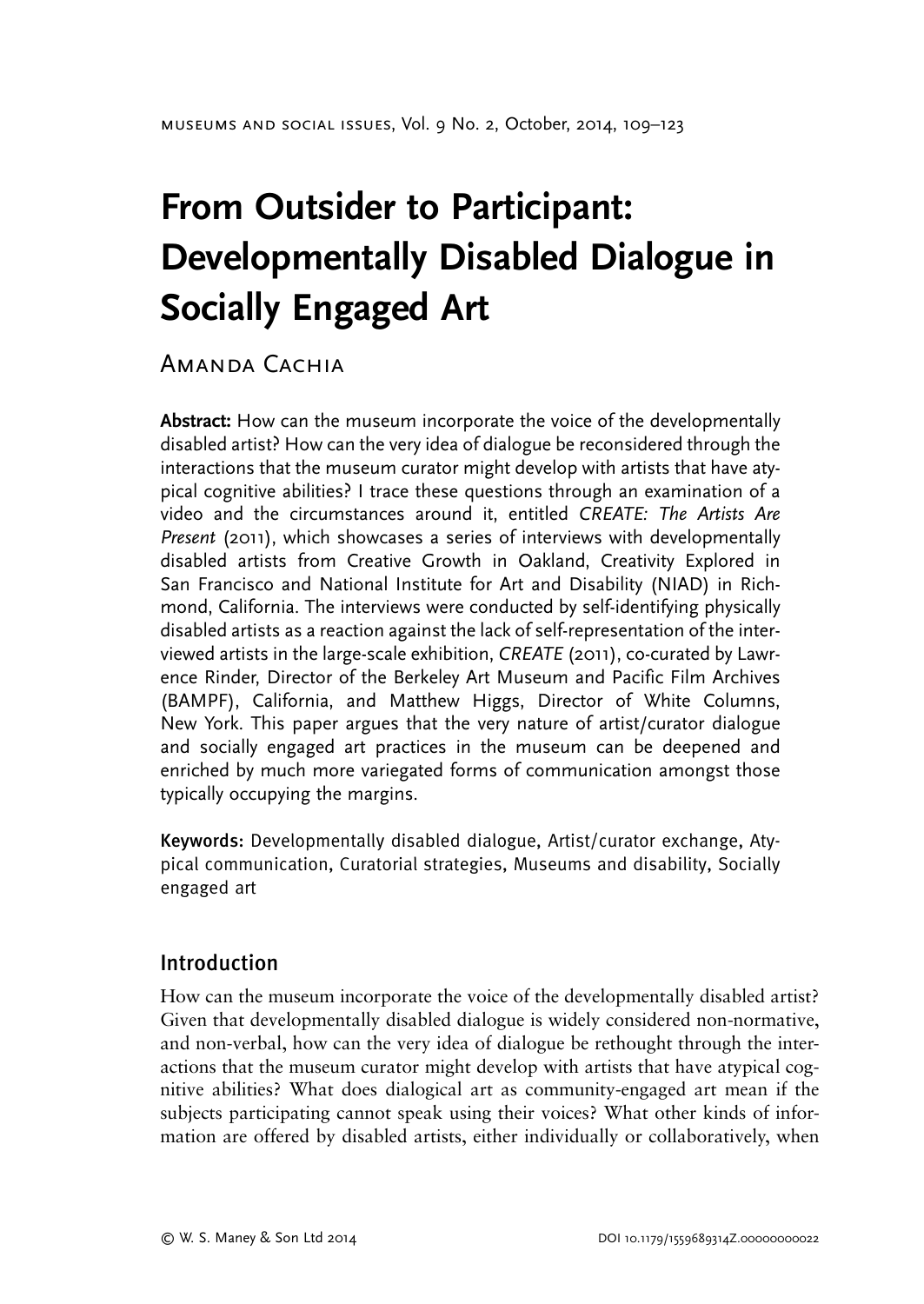they interact with non-disabled participants and producers? Art historian Grant Kester says that dialogical practices

encourage a heightened awareness of bodily schema—our capacity to orient ourselves in space relative to the world around us—and an increased sensitivity to the process by which our bodies feel, relate, and produce meaning … the subjectivity of the viewer fluctuates with the subjectivity of the producer, which involves immersive, haptic or participatory forms. ([Kester 2011,](#page-14-0) 114).

I dwell on the nature of these fluctuations involving disabled subjects, questioning what is "radical" or "subversive" (and who decides) and whether or not the reins of the artist and curator are loosened enough in order to achieve transformation regarding the disabled subject's marginal social position both within the museum and the wider world. If the disabled artist "voice" is moving from the repressive, problematic economy of outsider art and into the realm of dialogical, collaborative art practice within the museum, what are the conditions, limitations, and opportunities opened up by this strategic move for artists, critics, curators, and institutions? More specifically, how can disabled artists have more of a "say" in the production of collaborative exhibit work about them?

In Kester's book, The One and the Many: Contemporary Collaborative Art in a Global Context (2011), the scholar examines the possibility for the Other to explore his or her own agency and to speak back to the viewer. He speaks of this in the context of contemporary dialogical, collaborative projects that he defines as a process which "occasions a reciprocal testing of both ethical and aesthetic norms, the outcome of which can only be determined through the subsequent forms of social interaction mobilized by a given work" (p.  $185$ ). Thus, he differentiates the dialogic work from the material object, where the artist is attributed with all the power and pre-conceived instructions for how the object or event should be perceived with a given context. Kester continues that the goal of this dialogic process (and often, the art object too) is to seek a transformation that enhances our capacity for the "compassionate recognition of difference, both within ourselves and in others" (p. 185). He pushes this point by asking if it is possible for the sufferer or the victim, those typically marginalized, to speak back within the context of dialogic practice? This paper will aim to deepen Kester's questions by thinking about how political resistance might be a fulcrum for the mental developmentally disabled subject. Surely there is more to their "participation" than simply the artwork they make or what their bodies represent? What do they think and feel about their art? How does their art transfer or relate to a participatory mode, where the material object is less central, and there is a focus on the conversational, dialogic aspects within their specific art practices, and how can this be presented in the art museum?

I trace all of these questions through an examination of a video and the circumstances around it, entitled CREATE: The Artists Are Present (2011), which showcases a series of interviews with developmentally disabled artists from Creative Growth in Oakland, Creativity Explored in San Francisco and National Institute for Art and Disability (NIAD) in Richmond, California. The interviews were conducted by selfidentifying physically disabled artists Neil Marcus, Leroy Moore, Katherine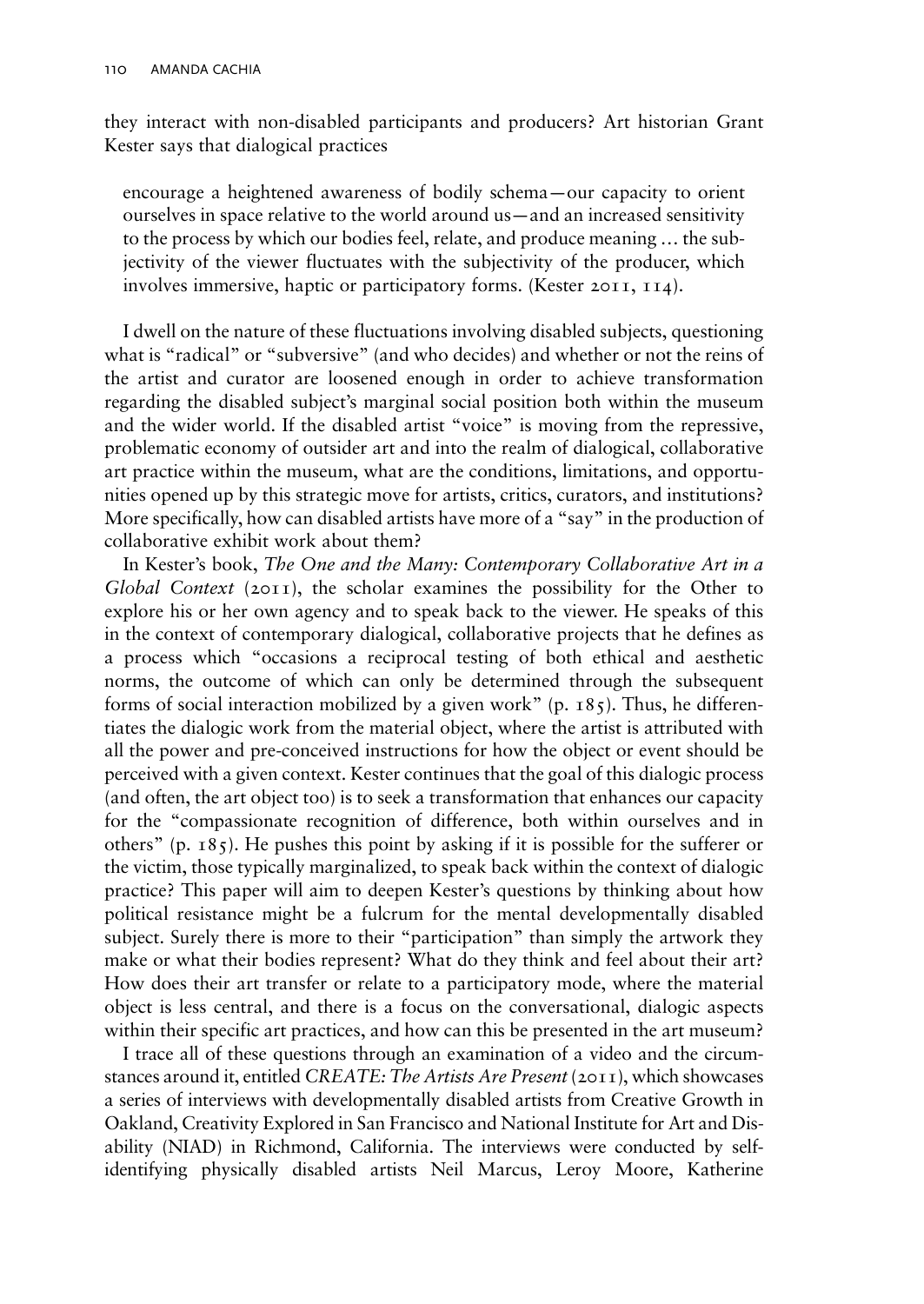Sherwood, and Sunaura Taylor as a reaction against the lack of self-representation of the interviewed artists in the large-scale exhibition,  $CREATE$  ( $2011$ ), co-curated by Lawrence Rinder, Director of the Berkeley Art Museum and Pacific Film Archives (BAMPF), California, and Matthew Higgs, Director of White Columns, New York. Using this video as an example, this paper argues that the very nature of artist/ curator dialogue in museums is deepened and enriched by much more variegated forms of communication amongst those typically occupying the margins.

## Is Participatory Art Really Participatory?

I'd like to begin by addressing the form of participatory art work espoused by critic Claire Bishop in her book Artificial Hells: Participatory Art and the Politics of Spectatorship (2012). I contend that her definition of participatory art is not really participatory at all, for it fails to include disabled participants in the role of agent, maker, leader, or even active speaker. She dedicates a chapter to discussing how many contemporary artists choose to "delegate performance" by "outsourcing authenticity." This might include subjects who "authentically" identify with certain gendered, classed, or raced contexts. In other words, these artists will hire "non-professionals" or "specialists" from other fields to be present in their performance-based work in a gallery or public space at a particular time, where the hired performer will follow the instructions of the artist. Bishop concentrates on artists who "tend to hire people to perform their own socio-economic category, be this on the basis of gender, class, ethnicity, age, disability, or (more rarely) a profession" (p. 219). She uses the example of Santiago Sierra to demonstrate her point. Sierra is a Spanish artist who has used low-paid workers to stand in an art gallery to highlight their economic plight and make the audience uncomfortable. According to Bishop, these people sourced by Sierra were usually "willing to undertake banal or humiliating tasks for the minimum wage," thus Sierra has been accused of perpetuating the cycle of abuse and poverty of such bodies within the space of the commercial art industry [\(Bishop 2012](#page-14-0), 222). Of course, works by Sierra and others who work in this way have also been heavily criticized for the lack of agency bestowed upon, or embraced, by the actual participants.

For Bishop, nurturing this uncomfortable quality is part of the success of Sierra's work, because his intention encourages the viewer to think about exploitation itself. She says,

to judge these performances on a scale with supposed 'exploitation' at the bottom and full 'agency' at the top is to miss the point entirely. The difference, rather, is between 'art fair art' and the better examples of this work that reify precisely in order to discuss reification, or which exploit precisely to thematise exploitation itself." [\(Bishop 2012,](#page-14-0) 239).

This argument is certainly a valid one, however Bishop leaves little room for us to imagine how *the artist* is equally *implicated* in the theme of exploitation and reification alongside their outsourced participants. In certain sections of the chapter, she describes ambiguous situations produced by a number of artists that do not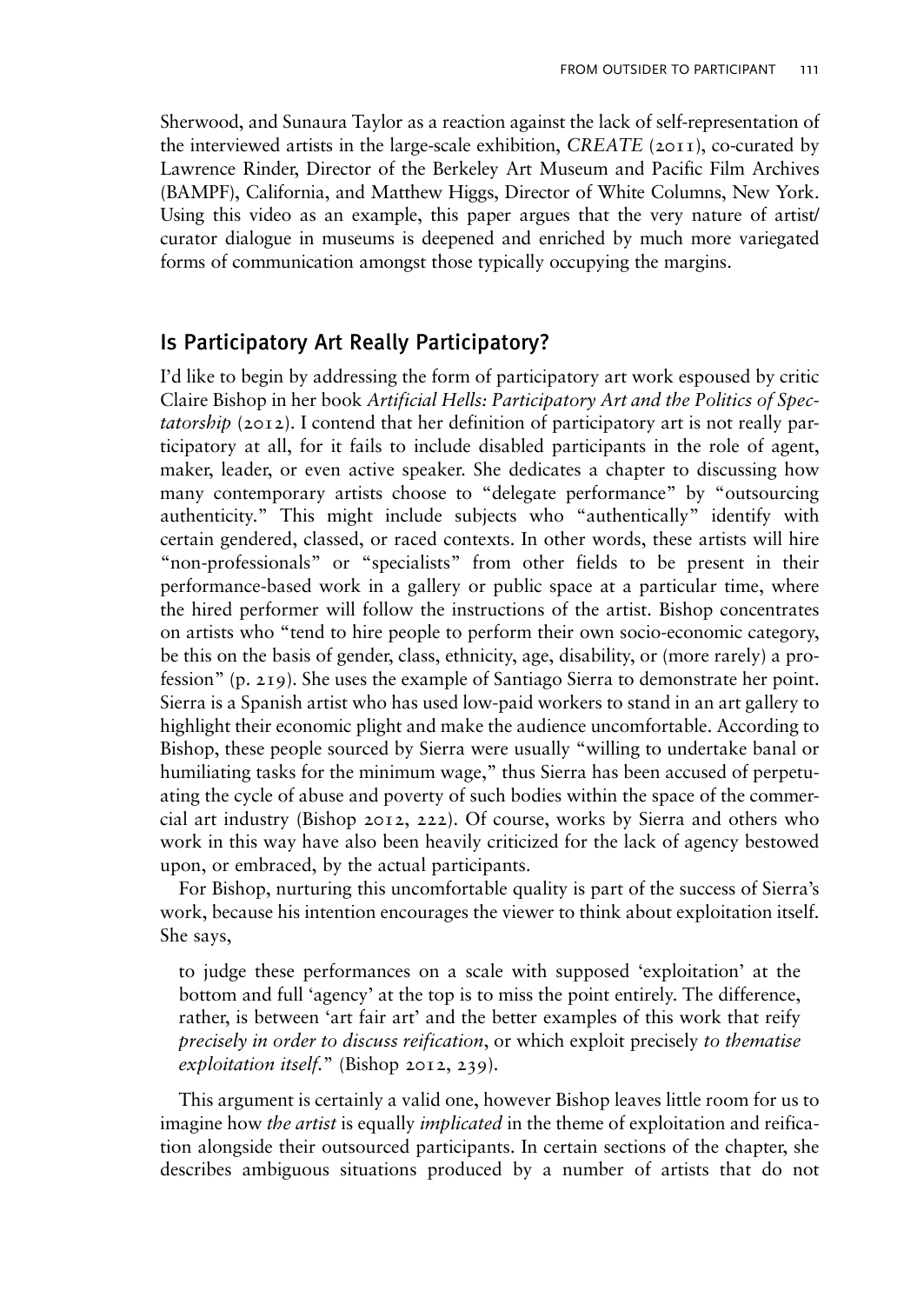clearly articulate the relationship between artist and participant. For example, she describes how Sierra's use of recruitment agencies to find the participant bodies for his performances as "cold and alienated" given his arm's length approach [\(Bishop 2012](#page-14-0), 223). It is the recruitment agency that ends up dealing with all the financial transactions in the hire of these bodies. In another instance, Bishop discusses Polish artist Artur Zmijewski's role as "ambiguous" as "it is never clear to what degree his [sometimes deaf, sometimes blind] participants are acting of their own volition, or being gently manipulated to fulfill the requirements of his preplanned narrative" ([Bishop 2012,](#page-14-0) 227).

Bishop's notes suggest that the artist's role is ambiguous, but this ambiguity is ultimately trumped by the more important artist's task of "constructing a narrative, grounded in reality" or pointing out themes of social conflict and exploitation [\(Bishop 2012,](#page-14-0) 227). I maintain that this is a reckless argument, as work by artists such as Sierra and Zmijewski are simply perpetuating centuries of discrimination, reification, and repression towards minority groups, particularly disabled subjects in the case of Zmijewski. How can the agendas of contemporary artists—even wellintentioned, do-gooder artists, ever have efficacy (in Kester's sense of offering compassionate understanding of difference) if the roles they inhabit are ambiguous and at arm's length? What sort of message does this provide to the public that is already acutely aware of how identity still counts, as a disabled subject will attest? How can artistic vision trump the specific forms of inter-subjective ethics at work in a given context, especially if those bodies are ambiguously participatory? Even more key, why does Bishop ignore the possibility that the artists themselves might identify as disabled, rather than automatically embody the "normative" artist status? It is likely that artists who identify as disabled may have very different notions of exploitation and social conflict. Perhaps she hasn't met any disabled artists yet or is it that disabled artists are not even on the map, in contemporary art practices? I suggest that the answer to this last double-barreled, rhetorical question is affirmative.

Bishop suggests that in order for artists like Sierra and Zmijewski to evade criticism directed to the lack of agency wielded by their exploited participants or to avoid accusations of superficiality for the "reductive branding or packaging of social identities in a work of art," (and indeed she uses the example of "the blind"), they ought to juxtapose their work with "the dominant modes of mediatic representation against which these works so frequently intend to do battle" ([Bishop 2012](#page-14-0), 239). Bishop's argument assumes there are less reductive images available, rather than realizing that Zmijewski and Sierra's works, I believe, are simply adding to the already sizeable pile of ghettoizing, stereotypical imagery that continues to emerge, time and again, in contemporary art, in which the artist is somehow cut off, aloof, or separated from the subjects he outsources. The art world has long remained a "normate" world, replicating society in a micro-cosmic fashion. The gallery is an arbiter that reproduces the hierarchy between those who are included and those who are excluded, on multiple levels. The reality is that very few art institutions are run by disabled gallery directors, employ disabled people who are curators, educators, or gallery assistants, let alone artists who may identify with an impairment. If those governing the art world don't include disabled people, then it comes as no surprise that they should continue to maintain the invisibility of disabled subjects as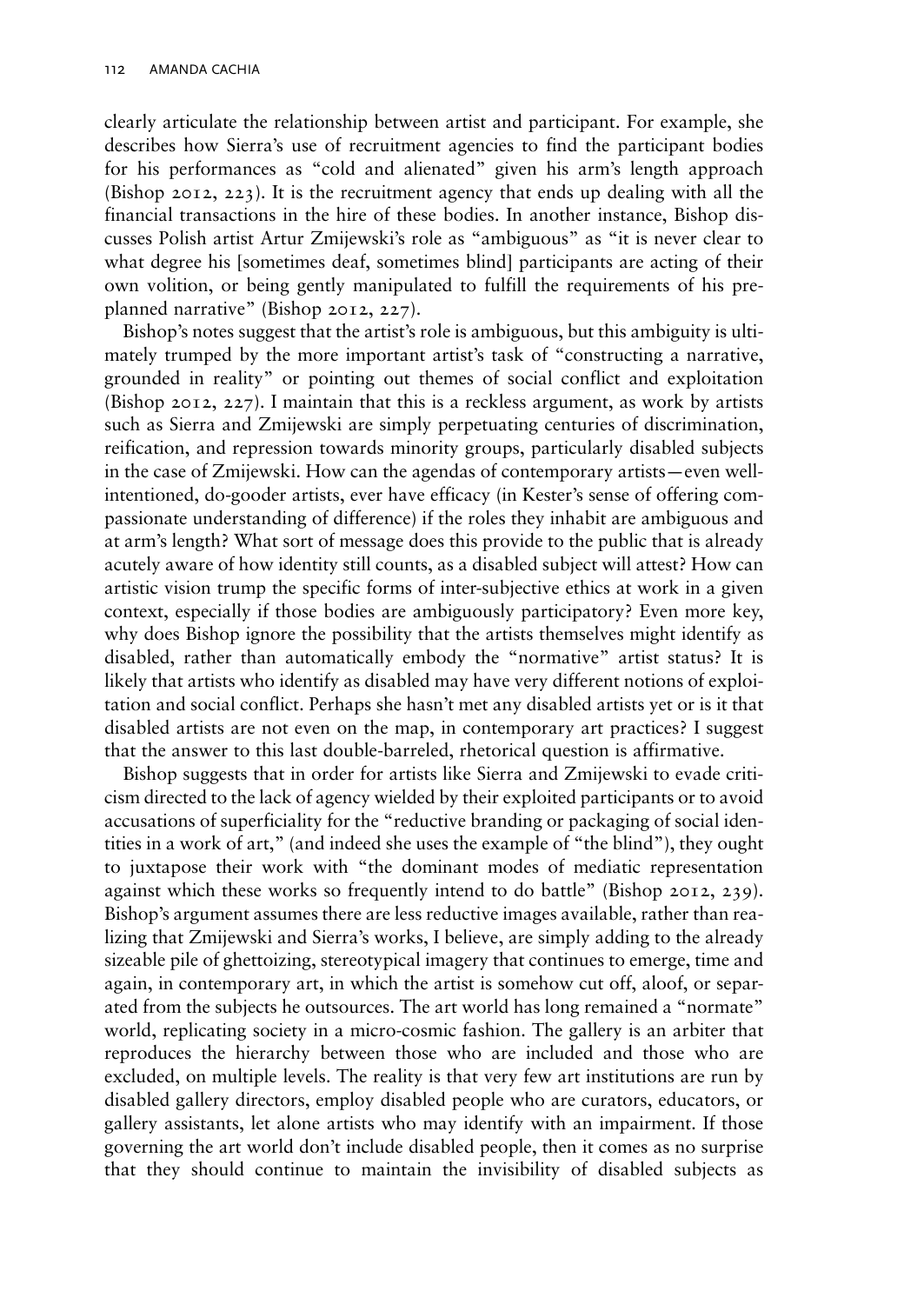fictionalized exemplars of Otherness, which is very carefully handled with a clinical efficiency in order to keep "them" at a distance from having authority or authorship. This "normalizing" work of institutions is reinforced by the gallery's employment of the artist, who is selected to represent what the gallery considers to be the social realities of our time. What Bishop needs to recognize is that the gallery is not some neutral or independent space from which critique can be leveled at the world "out there." The system is always-already flawed. The cycle of prejudice is hard to break when one is operating within a seemingly "natural" system that has failed to be challenged.

As Petra [Kuppers \(2012\)](#page-14-0) stated in her review of the CREATE exhibition (which I will discuss in more detail shortly), the "nothing about us without us" slogan is the cornerstone of disability politics, despite the fact that this slogan itself reinforces a binary between "us" and "them." If Bishop is arguing for the "presentation of conventionally under-exposed constituencies" (p. 239) then surely the "nothing about us without us" slogan should fall into recognition within her line of thinking. While Kuppers argues that such dismissal of the Other's voice was "out of step" in the context of 21st-century social justice movements I'd like to add that it is also problematic within the field of curatorial practice. Further, it is complicated by the issues raised in the contemporary field of dialogic art. In her review, [Kuppers \(2012\)](#page-14-0) encouraged the exhibit curators to "allow others to come to voice for the enrichment of us all". How can this desire be re-contextualized within dialogic art practices? How can these voices participate in contemporary dialogical practices, ultimately replacing the current attention on how dialogical practices might be "good" or "bad" or if the work contains shocking qualities? Disabled artists' participation might shift the focus from [Nicolas Bourriaud](#page-14-0)'s (1998) convivial or ameliorative functions in socially engaged art and its ability to effectively portray social justice, social conflict, and agency to instead ask a more fundamental question: What does it simply mean for the disabled participant to *participate*? Kuppers is correct when she states that if an art gallery or museum were to honor and open the cultural gates towards a more inclusive artist voice that might challenge the very nature of dialogue in and of itself, perhaps this will also mean expanding communication, and challenging the current limited forms taken by dialogical art practices. Curators then might work with other curators and artists who focus primarily on gendered, raced, classed, and queer subject matter to undermine sexist, racist, classist, and homophobic discourses. I advocate for a more serious examination of what the art world defines as "participatory," and I believe that disabled artists can complicate and challenge this field by virtue of their non-standard bodies, including their non-normative voices and other non-verbal cues which empowers and gives them more agency.

The scholarship of Amelia [Jones \(2012\)](#page-14-0) and Jennifer [Gonzalez \(2008\)](#page-14-0) offers a defense of identity and its deep-rooted relevance in our contemporary life. While Jones' and Gonzalez's projects do not specifically interrogate collaborative or dialogical art practices, their thinking regarding the validity of identity discourse—literally, the importance of such conversations—is powerful if we apply it to how such dialogues might be crafted and shaped more productively and generatively within participatory art. Jones argues that we are not "post" identity, citing the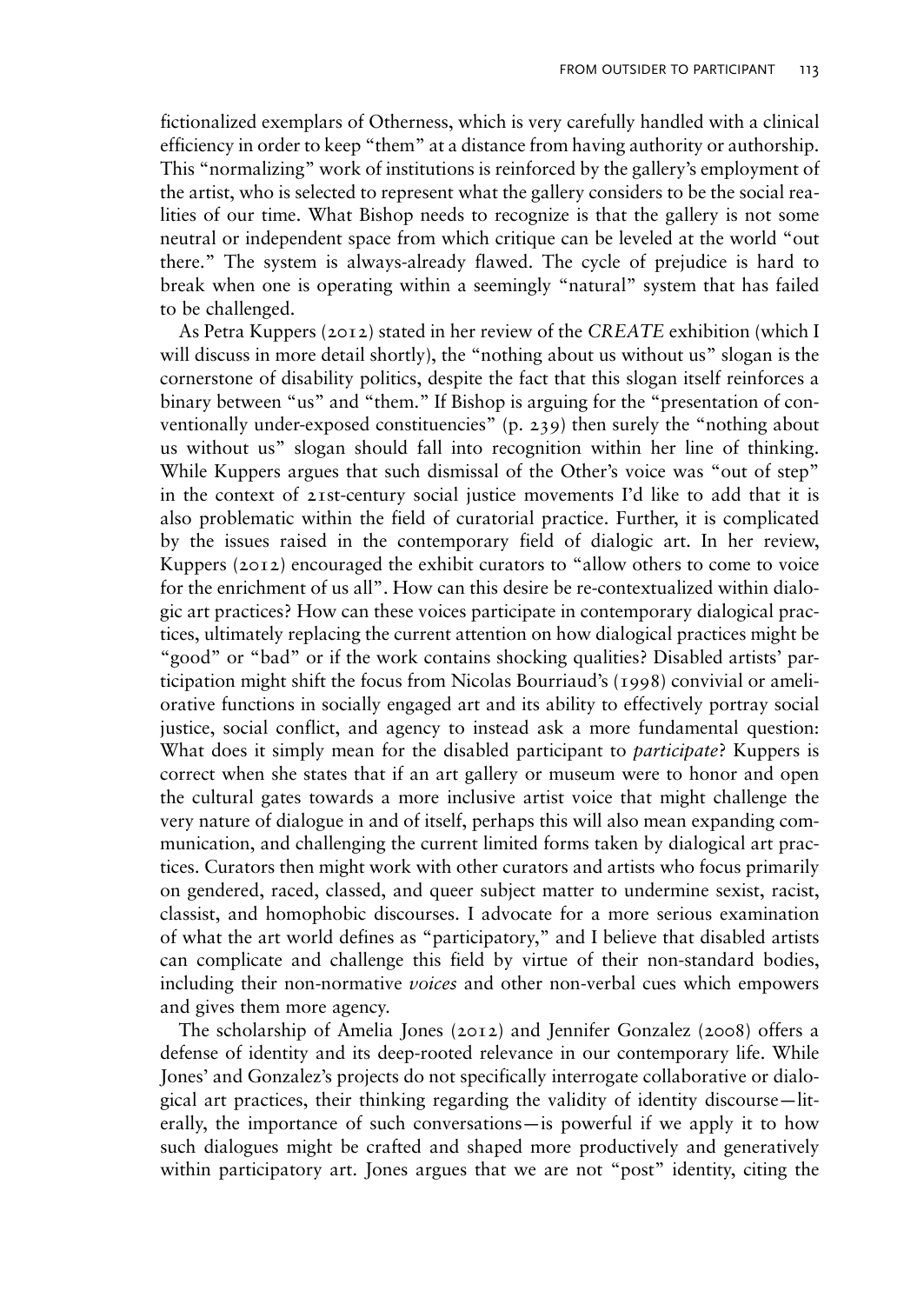relevance of color and race in the presidency campaigns by Obama in the USA. She argues that our lives are constantly shaped, pushed, and pulled by our insecure, yet contingent identities ([Jones 2012](#page-14-0), xxvi.). Gonzalez invokes Hal Foster's (1996) essay "The Artist as Ethnographer," which warns against romantic or naïve artistic fantasies of the Other (which is of course the basis of the status ascribed to Outsider artists), and essentialist celebrations of difference. But she pushes Foster further, in order to think about "not only who identifies *with* the Other but also who counts as Other, who is allowed to make representations of this Other, and who has the authority to enforce these representations" ([Gonzalez 2008](#page-14-0), 13). Indeed, Gonzalez argues that Foster reduces many "complex art practices to the limits of ethnography, subtly evacuating the political dimension of the work" (p. 13). Gonzalez confronts the same discomfort that I describe, in terms of the art world's desire to keep the disabled subject and the Other at bay. She contends that it is the critic's responsibility to "delve into unfamiliar, or perhaps uncomfortable, cultural terrain to grasp the semiotic complexity of the work" [\(Gonzalez 2008,](#page-14-0) 14). This criticism can, of course, also extend into the inhibited CREATE curators, Rinder and Higgs, who, rather than confront their own biases, prefer to work within a more conventional curatorial framework that continues to reinforce their legitimacy and power. Perhaps it is time to venture into more unknown territories.

The philosophical influences which have informed much socially engaged art scholarship in the past decade may provide disabled artists with an opportunity to think about how their participation can create a productive rupture in standard museum practices. Like Bishop and Kester, I have been inspired by French philosopher Jacques Rancière's (2010) model of aesthetic rupture or "dissensus": "a conflict between sensory presentation and a way of making sense of it, or between several sensory regimes and/or 'bodies'" (p. 139). In other words, there is a difference between how the senses are normally perceived and received so that our understanding of bodies shifts. Similarly, a sensory rupture is produced when the eye gazes upon forms that are contrasting to its own. This approach works well for addressing the politics of disabled bodies and their atypical forms in art, and in space more generally. Politics—or disabled politics, in the current discussion—invents "new ways of making sense of the sensible" so that there are new configurations between the visible and the invisible, the audible and the inaudible, "new distributions of space and time—in short, new bodily capacities" ([Rancière 2010](#page-14-0), 139). Disabled politics in aesthetics creates a "dissensual" commonsense, offering alternative ways of being embodied and of seeing bodies. This rupture is the kind of "good" rupture that Bishop seeks in participatory art, but it endows disabled artists with agency through a wider variety of bodily forms and capacities. As Shannon Jackson notes, Rancière argues for "the necessity of questioning the categorical divisions and binary oppositions that govern an aesthetic 'distribution of the sensible.' A radically equalizing vision dismantles analytic polarities that divide activity from passivity, stasis from duration, use from contemplation, image from reality, artist from audience, object from surround, individual from community" [\(Jackson](#page-14-0)  $2011$ ,  $53$ ). Within this radically equalizing vision, I argue that there is opportunity for disabled artists to participate in socially engaged art practices that indeed dismantle and rupture any previous binaries or polarities.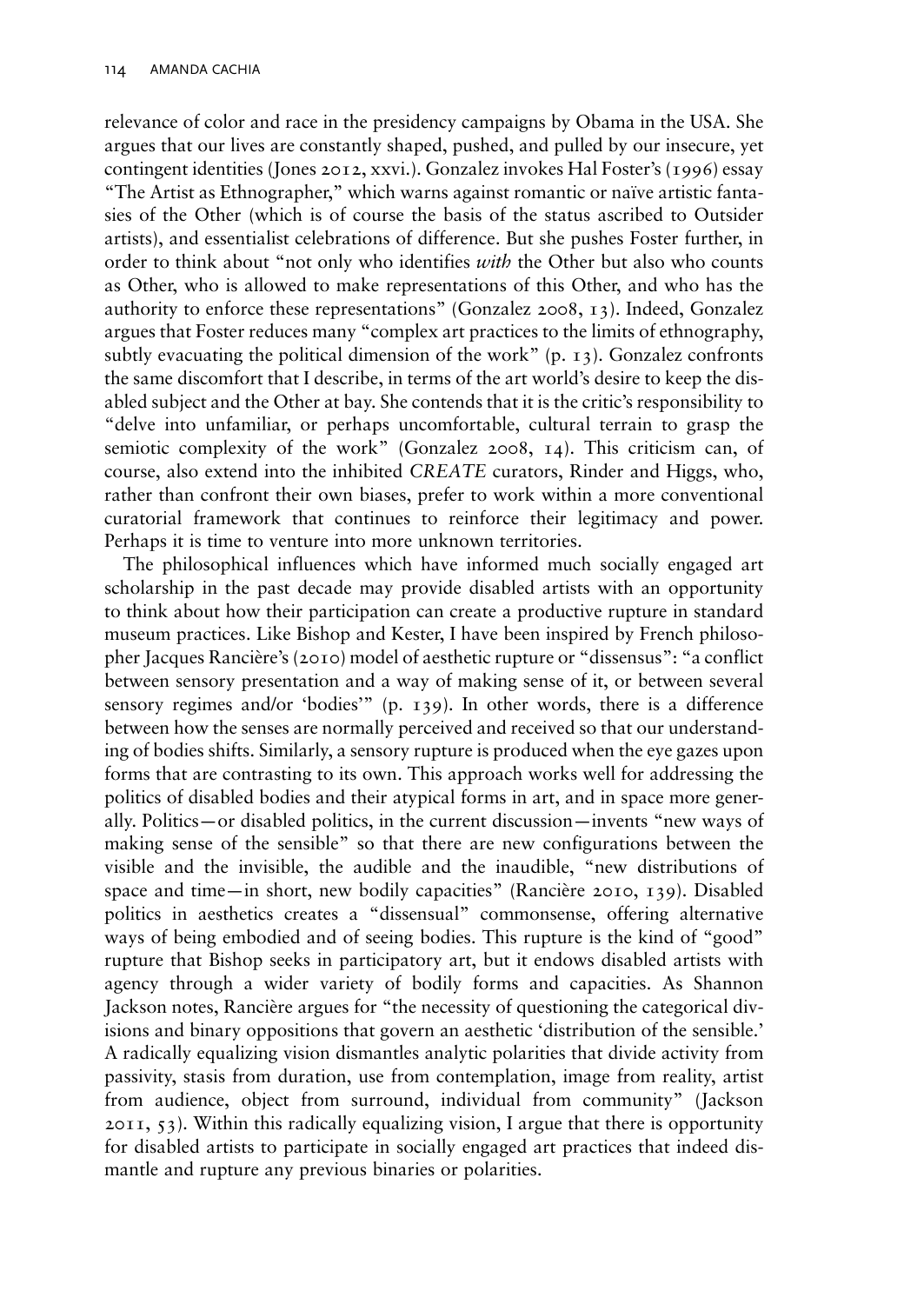### CREATE: The Artists Are Present

CREATE: The Artists Are Present (2011) is a 26-minute video directed and produced by artist Katherine Sherwood, showcasing a series of interviews with mental developmentally disabled artists Jeremy Burleson, Daniel Green, Willie Harris, Dan Miller, Bertha Otoya, and Aurie Ramirez who work with Creative Growth in Oakland, Creativity Explored in San Francisco and NIAD, California. The interviews were conducted by independent self-identifying physically disabled artists Neil Marcus, Leroy Moore, Katherine Sherwood, and Sunaura Taylor as a reaction against the lack of self-representation of the artists in the large-scale exhibition, CREATE, co-curated by Lawrence Rinder and Matthew Higgs, in 2011. All of these organizations - namely Creative Growth, Creativity Explored, NIAD and the Berkeley Art Museum - generously supported the creation of the video interviews.

The CREATE exhibition was a survey of work by the cited three Bay Area nonprofit art centers that work specifically with developmentally disabled artists. According to Kuppers, "all three [centers] emerged from the 1970s pioneering work of artist Florence Ludins-Katz and psychologist Elias Katz, who created these centers as part of a socially-and expression-focused treatment plan for adults with disabilities" [\(Kuppers 2012\)](#page-14-0). The artists in the exhibition included Mary Belknap, Jeremy Burleson, Attilio Crescenti, Daniel Green, Willie Harris, Carl Hendrickson, Michael Bernard Loggins, Dwight Mackintosh, John Patrick McKenzie, James Miles, Dan Miller, James Montgomery, Marlon Mullen, Bertha Otoya, Aurie Ramirez, Evelyn Reyes, Lance Rivers, Judith Scott, William Scott, and William Tyler, many of whom have established national and even international reputations. The exhibit was displayed first by its host institution, the Berkeley Art Museum, before it traveled throughout 2012–2013 under the auspices of Independent Curators International (ICI). The exhibition included works on paper or canvas such as paintings, drawings and prints, and multiple sculptures.

Like Kuppers', my critique of the CREATE exhibition is not directed towards the art itself, as the show was startlingly affective during my experience viewing it. The essence of the problem was that regretfully, the curators didn't recognize the potential or the possibility of engaging in a dialogical relationship with the artists in the exhibition and relied instead on the staff of the institutions to speak for the artists (this I discovered, after I interviewed Rinder). The curators decided to allow the art to speak for itself, hand in hand with the catalogue essays and the didactic/ label text posted in the exhibit space itself. The physically disabled community in Berkeley was outraged about the curators' apparent unease and flippant disregard for the developmentally disabled artists' voices, and some of these community members decided to take matters into their own hands by engaging in a first-time, dialogic relationship with the artists in the show. Of course, given that Berkeley is the center of a 40-year, still-strong disability rights movement, such critical history was another source of great aggravation for the disability community, as they felt that the Art Museum should have been better equipped to handle the CREATE presentation with more sensitivity and consultation within their community.

To return to Kuppers' (2012) review of the exhibition, she maintains that when a project that is centered on the marginalized, then that particular marginalized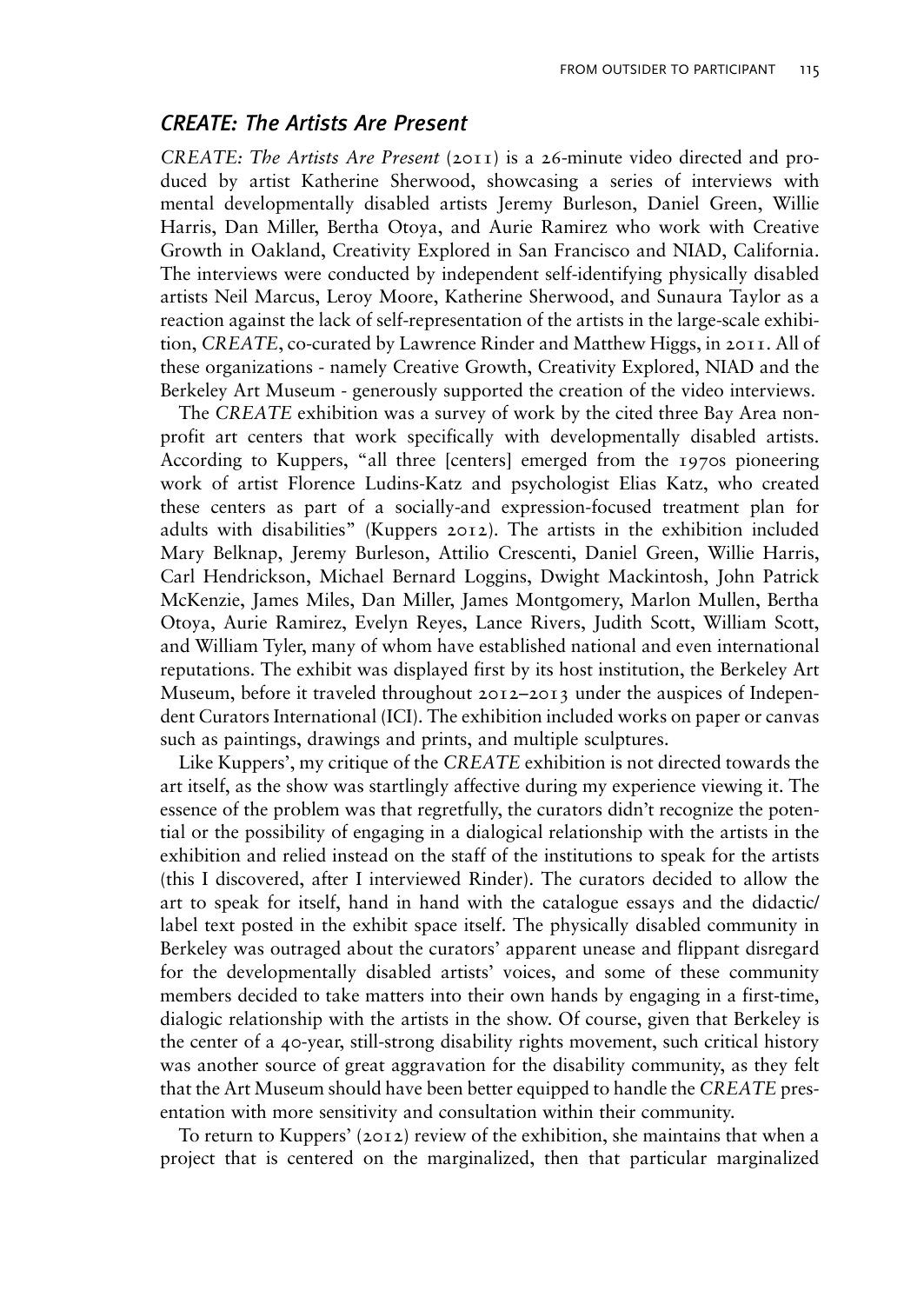subjectivity should be "voiced" as a way of honoring their artistic discourses, and for accepting a myriad range of embodiments or expressions. This might mean that the voice is atypical, embellished with stuttering or non-normative utterances that can be more challenging to hear for a normative ear. It may be non-verbal, and instead include body language, hand, foot, or eye gestures, or communicatory neologisms that don't have established definitions, signifiers, or codes yet among normative speakers. Kupper's arguments were written in the context of a more traditional exhibition, in that the CREATE curators Higgs and Rinder selected a range of artists and their material objects for display. While traditional curatorial work can entail an arm's length approach by the curator, where interaction is limited to email or Skype conversations, or often fierce negotiation for consigned works of art from gallery dealers, most curators would agree that the best approach is to establish a more intimate working relationship with an artist about their work. In many cases, curators and artists become friends after working so closely together for an extended period of time. I believe that Higgs and Rinder neglected their professional curatorial duty by dismissing the artists' voices completely as they produced this exhibit. Indeed, in an interview I conducted in 2011 with Rinder while I was a Masters student attending California College of the Arts, I asked him why he had not had any conversations with the mentally disabled artists from Creativity Explored, Creative Growth and NIAD. He replied that "they couldn't speak".

Sherwood, amongst Kuppers and others, decided to vocalize her displeasure at what she thought was a glaring omission in Rinder's and Higgs' curatorial strategy, in addition to some confusions about their understanding of "disability" itself. An email exchange between Sherwood and Rinder was posted by Rinder on the Berkeley Art Museum blog beta blook on July 21, 2011. Entitled "Katherine Sherwood and Larry Rinder Debate Create," Sherwood began by questioning Rinder in the following way:

Throughout the [CREATE catalogue] essay you conflate mental illness with developmental disabilities and thus flatten the whole enterprise. You explain that in the past the two terms were confused. You provide us with a legal definition of developmental disabilities but don't further expand it to incude the wide span of conditions it encompasses such as autism, Down's syndrome, deafness, etc. None of the Create artists would warrant being in a mental institution or claim mental illness as their disability. Larry, why set up the false comparison between them and the psychiatrically disabled? [\(Sherwood and Rinder 2011\)](#page-14-0).

Sherwood is pointing out the tendency to confuse artists with mental illness, such as those characteristically labeled within the Outsider or Art Brut movement, and those with developmental disabilities. Sherwood continues to say, "To my knowledge, the Art Brut fold doesn't include any developmentally disabled artists" ([Sherwood and](#page-14-0) [Rinder 2011](#page-14-0)). Sherwood's questioning implies that Rinder was exploiting the classic conflation of developmentally disabled artists with individuals affected by mental illness to publicize CREATE exhibition within a certain sanctioned market for those interested in the Outsider Art economy. She then sets up a series of important questions:

What does art by the disabled look like? Aren't you implying that to be a disabled artist you must have a developmental disability? Where then do disabled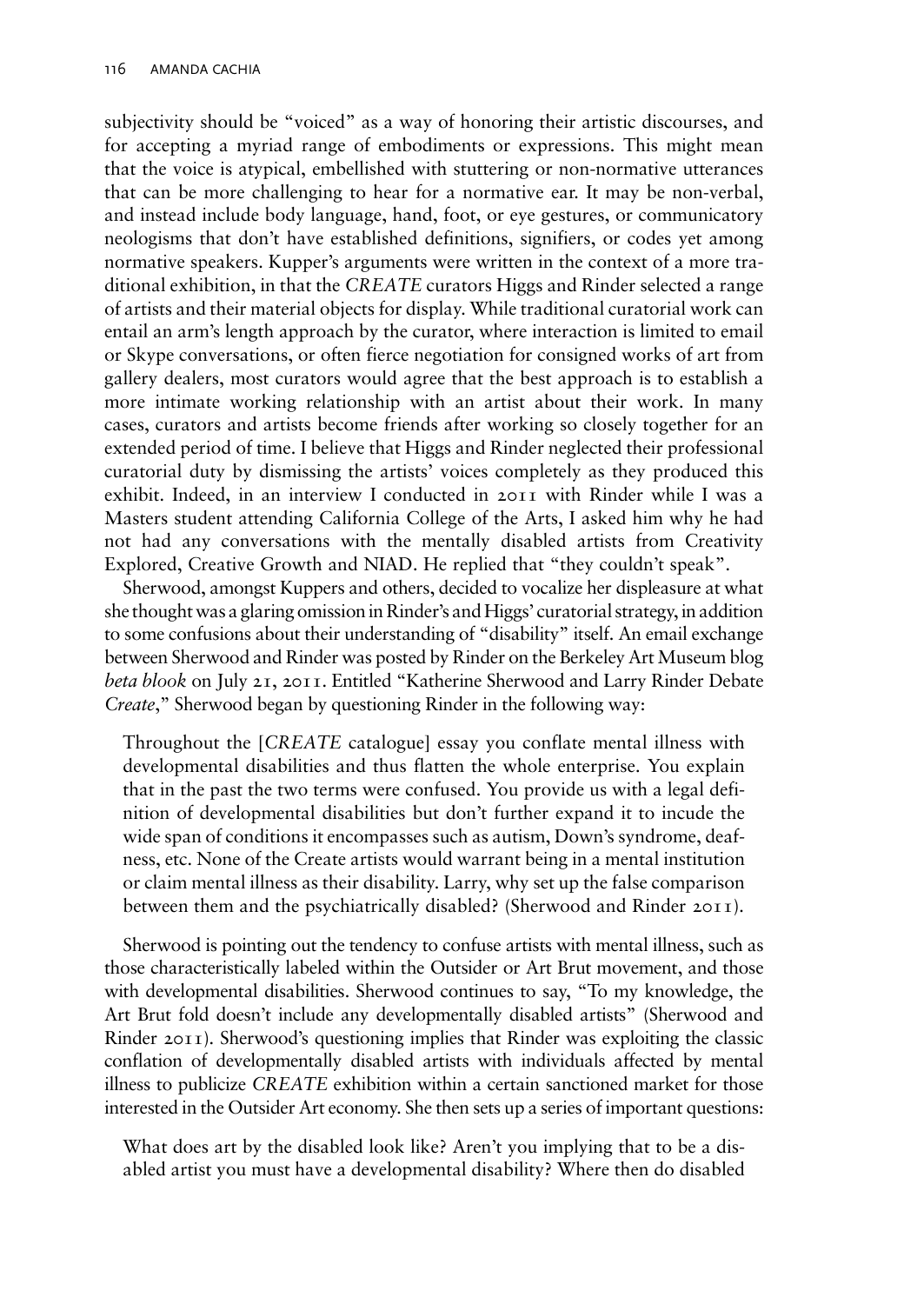artists such as Joseph Grigely, John Dugdale and Corban Walker belong? These are presumptions that the disabled artists community has been working against for decades. The dualistic label of 'insider and outsider' artists has been exhaustively questioned and only serves to reinforce negative stereotypes about these artists. ([Sherwood and Rinder 2011](#page-14-0)).

Sherwood goes on to point out the alarming omission of any rigorous discussion of the artists themselves in the curator's essay, as well as their invisibility on the website, poster, and invitation to the opening. She states that the essay only mentions mainstream artists as a comparison for the CREATE artists in an attempt to legitimize them. In other words, the disabled artists needed to be juxtaposed with "normal," mainstream artists as a means of validating their work, and this implied that they could not be presented autonomously or independently within the essay. In Rinder's response, he maintained that certain curatorial conventions took priority, implying that this was more important over any real investigation into the artists or allowing them to have a say as to how their work was hung or presented ([Sherwood and Rinder 2011](#page-14-0)).

In Rinder's response to Sherwood's email, he agreed that he should have completed more research in learning about the differences between developmentally disabled artists (that can also include physical as well as mental developmental disability) and that of people with mental illness. His responses to her criticism regarding the absence of the artist voice were for the most part to either reject or ignore them or to justify this omission on the basis of curatorial conventions. While it is true, as Rinder maintains, that in the production of an exhibition, the work of art comes first for the curator, Joseph Grigely  $(2011)$  reminds us in his essay "Beautiful Progress to Nowhere," that inevitably, the identity or the background of the artist always comes up when curators are writing about artworks. He says whether one likes it or not, artists are "constantly subject to the gravitational pull of rationalizing about [difference]" (p. 9) although some artists have been more or less successful at avoiding this, or at least forgetting their subject positions. This is even more pronounced in the case of artists within the Outsider genre, because people like to marvel at the heroic, rare talents of the artist who is afflicted by an incurable pathology. In her paper, "Fake Identity, Real Work: Authenticity, Autofiction, and Outsider Art," M. [Kjellman-Chapin \(2008\)](#page-14-0) develops a term she calls "visual auto-fiction" which consists of peculiar features that she says are "endemic to Outsider Art: [these features are] the maker's identity and social marginality". The major reason for this "visual auto-fiction" component is that it retains economic value and can be "co-opted as a savvy marketing device" and thus art dealers, for example, can capitalize on the marketability of outsider art by utilizing this device when these mainstream artists don't even appear in the exhibit itself ([Kjellman-Chapin 2008](#page-14-0)).

Sherwood asked Rinder to consider publicly screening the video she proceeded to make in collaboration with Marcus, Moore, and Taylor, at one of the panel conversations staged at the Berkeley Art Museum, in conjunction with the show (a panel that did not include any of the artists). Sherwood produced this video in an attempt to ensure that the artists were now present, as the very title of the video suggests. Rinder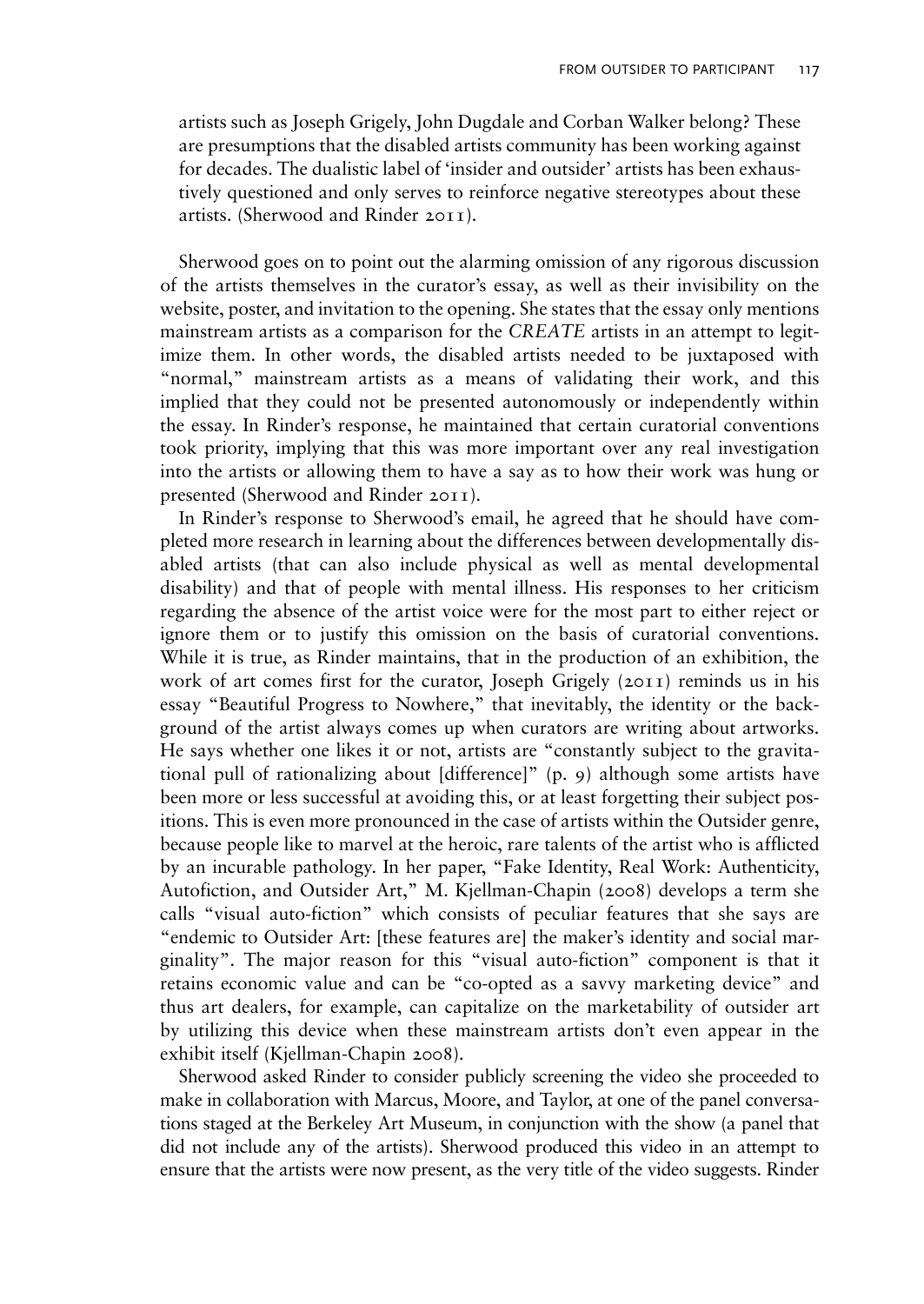conceded and the video was shown to the public after the panel discussion that also included renowned social practice artist Harrell Fletcher. CREATE: The Artists are Present received positive feedback from guests at the BAMPF screening, and the video is now publicly available on Vimeo [\(http://vimeo.com/54344468\)](http://vimeo.com/54344468).

In the video itself, Marcus, Moore, Sherwood, and Taylor go on a journey through the three centers, interacting one on one with six of the participating CREATE artists (it is unclear who decided to interview whom) while they sit at their work-stations. In some cases, the artists make art as the interviewer engages with them, while in other instances, the artist responds directly to their questions, or makes physical contact, such as when Jeremy Burleson holds Taylor's hand during their conversation. Sometimes the video provides sub-titles to translate what several of the artists are saying, like the image in Figure 1, where Neil Marcus responds to a drawing by Dan Miller (see also Figures  $2$  and  $3$  for more screen shots with other interviewers).

What comes across most clearly from this video is the richness of how each of the artists communicates with his or her fellow interviewer, and in turn, how the interviewer's non-normative communication style rubs up productively against theirs. It was enlightening to watch two individuals engage with one another in very different, atypical communication styles. The sub-titles added another complex level of translation to the viewer experience. Overall, after watching the entire video, I was also left with the realization that each artist has a very individual relationship with his or her art, and each has a very different way of expressing that relationship, either verbally, through sound, vision, or haptic sensibilities. Each mode was no better or worse than the other, but it was simply another way to participate in the dialogical aspects of the art-making experience. The politics and the methodology employed in making this video was also very important for two reasons: first is that while Sherwood, as the video's producer and director, made the video with certain well-defined goals and



FIGURE 1 Screen shot from CREATE: The Artists Are Present: Neil Marcus interviews Dan Miller and responds "Wow!".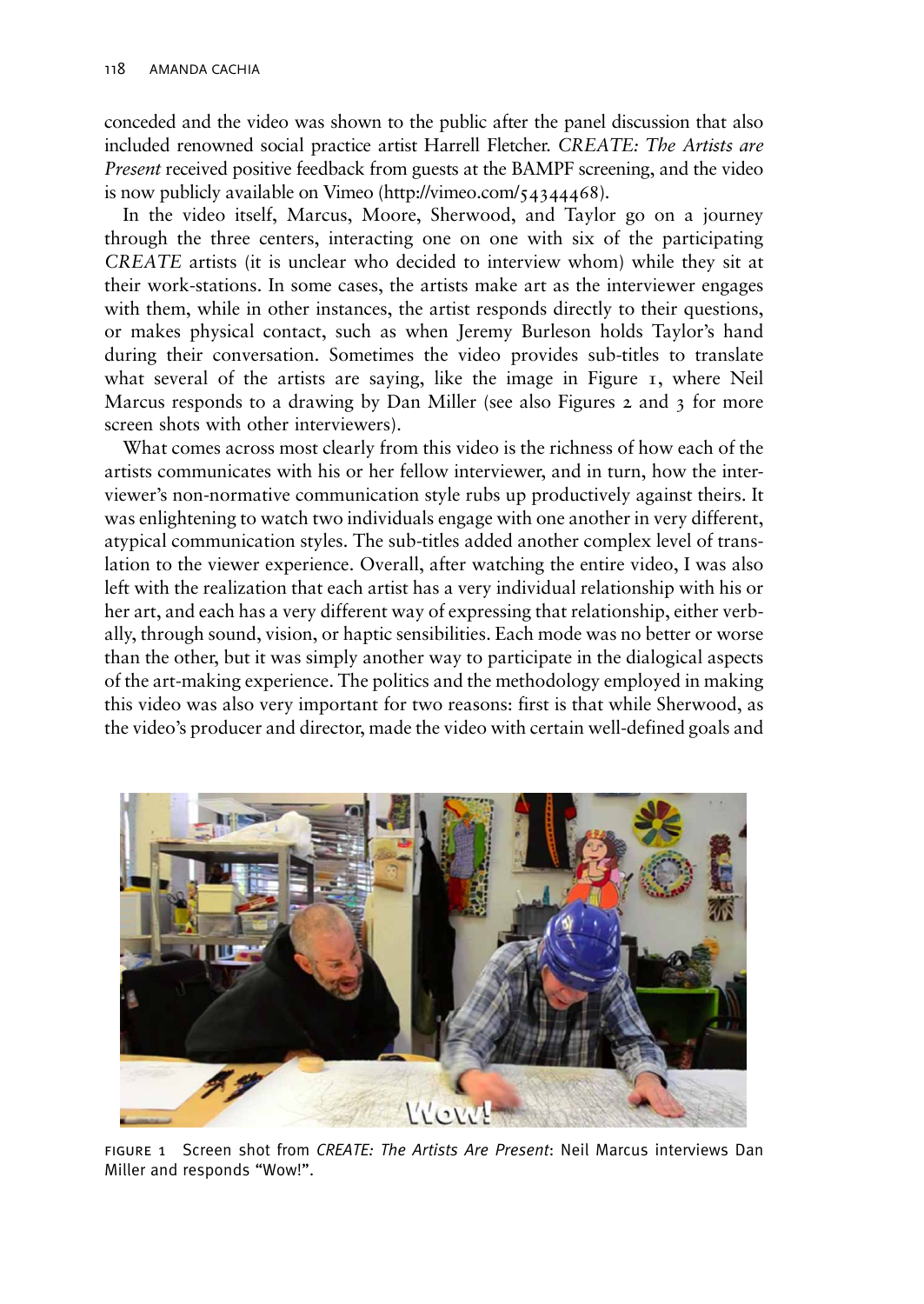<span id="page-10-0"></span>

figure 2 Screen shot from CREATE: The Artists Are Present: Sunaura Taylor interviews Bertha Otoya.

strategies, once the interviews began to roll, I imagine it was entirely impossible for Sherwood to forecast what the end results would be. In other words, Sherwood was open about how the shape and form of the interviews would unfold, and what the final outcome would be, good or bad. It was likely essential that Sherwood remain spontaneous regarding the flow of conversation, and that she allowed herself to learn from the artists along the way. This quality of the video therefore already embodies a key characteristic of dialogical or participatory art practice as defined by Kester, given Sherwood's spontaneity. Most critically however, in this video, the disabled artists—both the interviewers and the interviewees—had dialogical agency versus serving as spectacle.



FIGURE 3 Screen shot from CREATE: The Artists Are Present: Leroy Moore interviews Daniel Green, asking him, "How long have you been painting?".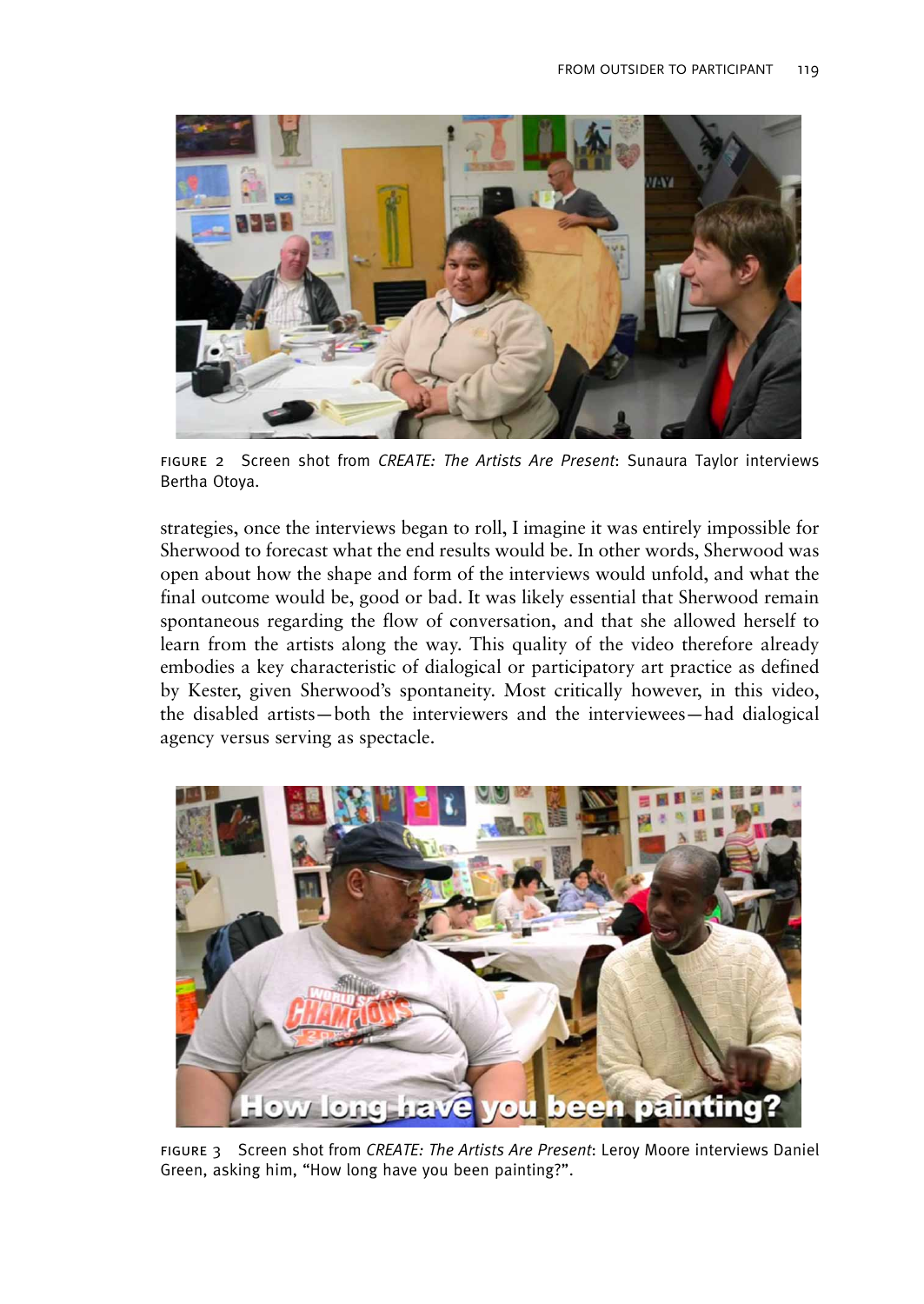My second point is that Sherwood further politicized the video by titling it The Artists are Present. Beyond the basic political premise that the disabled artists are now "present" in the gallery, as opposed to being invisible, as rendered by Higgs and Rinder, Sherwood's choice of title also has an association with the welldocumented, highly publicized 2010 solo performance by seminal performance artist, Marina Abramovic, at the Museum of Modern Art in New York: the almost identically-titled The Artist is Present. This work invited audience members to sit on a chair across from the seated artist and a small table, and stare into her eyes for as long as they could muster, while conveying very little expression. Many of those who participated claimed the experience was powerful and even transformative, as the intensity of looking into Abramovic's eyes for an unusually protracted period drove many of them to tears of ecstasy, anguish and joy. This was Abramovic's longest performance, testing the limits of her body, and the sustained focus of her gaze.

The performance was also a rare opportunity to engage with the artist directly as a "presence," and while it certainly does not strictly belong to the category of dialogical art, I'd like to once more push the limits of what we might understand to be dialogue or participation, by suggesting that bodies can be dialogical through other modes, in addition to their voice, as Abramovic's performance demonstrates. To complicate matters, does Abramovic's project have more legitimacy and currency in the world of contemporary art than art by a disabled person, because of Abramovic's legendary status in the art world? Does Sherwood have the same legitimizing intention as Rinder's, when he compares the CREATE artists with the work of mainstream artists in his essay? Or perhaps Sherwood is pointing out the Abramovic performance, in juxtaposition with CREATE: The Artists Are Present, may have more in common than we might initially realize, given both of their attempts to re-frame dialogue and offer new modes of participation?

The notion of legitimacy and who is "inside" or "outside" the art world also brings me to a relevant discussion on the "outsider art" genre, which might extend Sherwood's own criticisms of this category. In his classic text, Outsider Art: Spontaneous Alternatives, Colin [Rhodes \(2000\)](#page-14-0) says that the definition of artist outsiders suggests that they are "fundamentally different to their audience, often thought of as being dysfunctional in respect of the parameters for normality set by the dominant culture. What this means specifically is, of course, [is that they are] subject to changes dictated by history and geographical location" (p. 7). The artist outsider group is heterogeneous by virtue of the great assortment of people who might be assigned to this vast category, and so there is much slippage in this definition, as those deemed dysfunctional in society are often labeled due to social classifications like pathology, mental illness, criminality, or even gender or sexuality. The list goes on. What Rhodes makes clear is that in the early days of Art Brut, the artists were mostly comprised of mentally ill patients and "self-taught visionarie," people working "outside" the art academy ([Rhodes 2000](#page-14-0), 8). But I think it is fair to say that in the contemporary moment, agents who work with developmentally disabled artists have conveniently utilized the profitable "outsider art" label to promote their work within a recognizable, commercial and so-called "legitimate" and not least, contentious, category. In other words, developmentally disabled artists have been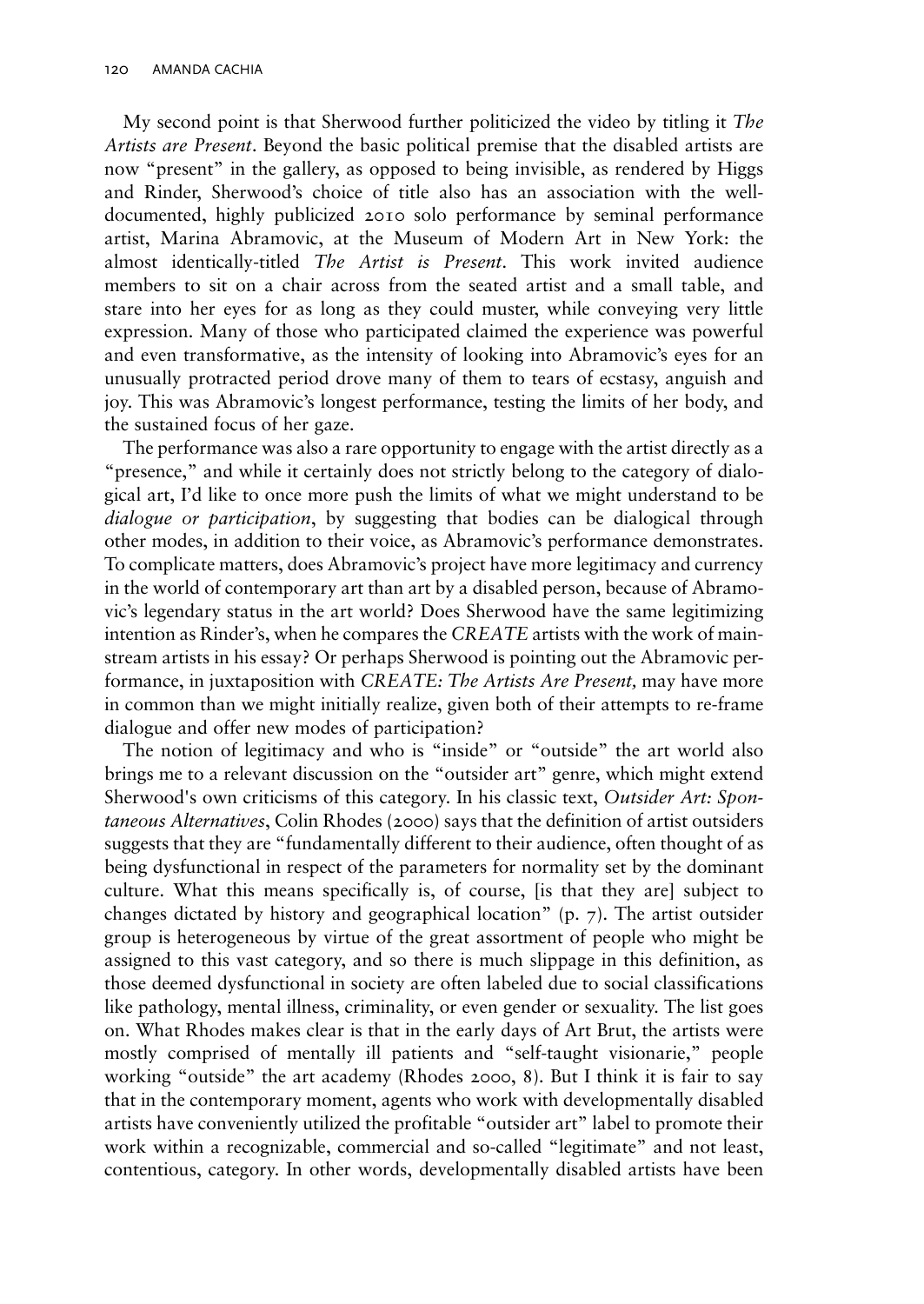lumped into the "outsider art" category, wrongly or rightly, just as artists belonging to other minority positions have also been swept into the Otherness borderlands. While the word "outsider" may have historically had quite a different genealogy when we think of "outsider art" (where developmentally disabled artists had nothing to do with such a phrase), it becomes tricky to disassociate the etymological and social implications of the popular understanding of "outsider." If we think about the deep-rooted oppression that the disability community has been working against in their activism and in their reclaimed agency, the very nature of the fight has been about rupturing binary divisions, as I've already discussed. In other words, "outsider" can only ever conjure up the notion of "insider" and why is it that some members of the art world are implied and so privileged "insiders," simply because they had an art education, and they don't claim a disabled identity? Towards the very end of Rhodes' book, I believe that he is still struggling with the "outsider art" category, as he patronizingly concludes that outsider artists are actually "insiders," because while their trajectory asserts their difference, their ostensible insider status reveals a "true multiculturalism" ([Rhodes 2000](#page-14-0), 217). But does "multiculturalism" actually have a leg to stand on in the deeply elitist art world, where categories like "normal" conveniently persist?

To bring all this in step now with my initial rebuttal of Bishop's discussion about the relative validity of artists working with themes of exploitation and social conflict in emergent socially engaged art practices, it is the "outsiders" that artists like Sierra hire in order to bring them "inside." This is illustrated particularly well by another example in the case of a live performance presented by Italian artist Gino De Dominicis in the Italian pavilion during the  $1972$  Venice Biennale. Entitled The Second Solution of Immortality (The Universe is Motionless), the artist decided to put a man with Down's syndrome named Paolo Rosa on public display. Rosa simply sat in a chair and gazed at a beach ball and a rock placed on the ground before him [\(Bishop 2012,](#page-14-0) 116). I first discovered this astounding work in the Venice Biennale archives back in 2011, before coming across it once again in Bishop's book. It presents a strong contrast with how the bodies of the CREATE artists are displayed in CREATE: The Artists Are Present. It is interesting that Bishop describes the scene as conveying two types of vision: the gaze of the performer with Down's syndrome and the gaze of the audience members who look at him. In this image, a woman can be seen putting on her glasses in order to look at the man more closely under her inquisitive lens. As [Bishop \(2012\)](#page-14-0) says, "the image seems to emphasise the disjunction between two different experiences of looking and thinking" (p. 117). I can't help but focus on Bishop's word, "disjunction." What would happen if the Other spoke back in dialogical practice? Since De Domenicis has been quoted as saying that the person with Down's syndrome represents a different state of being, then surely Paolo's active participation in this installation is worth including and hearing? How can Paolo have more of a "say" in his involvement with this project, or does the presence of his body and his body language say it all?

I want to make clear that while I identify as physically disabled owing to my rare form of dwarfism, brachyolmia, I have had little contact and experience with developmentally disabled people and artists, and I am still learning about the possibilities and complexities of their embodiments in the world. But I do write from a position in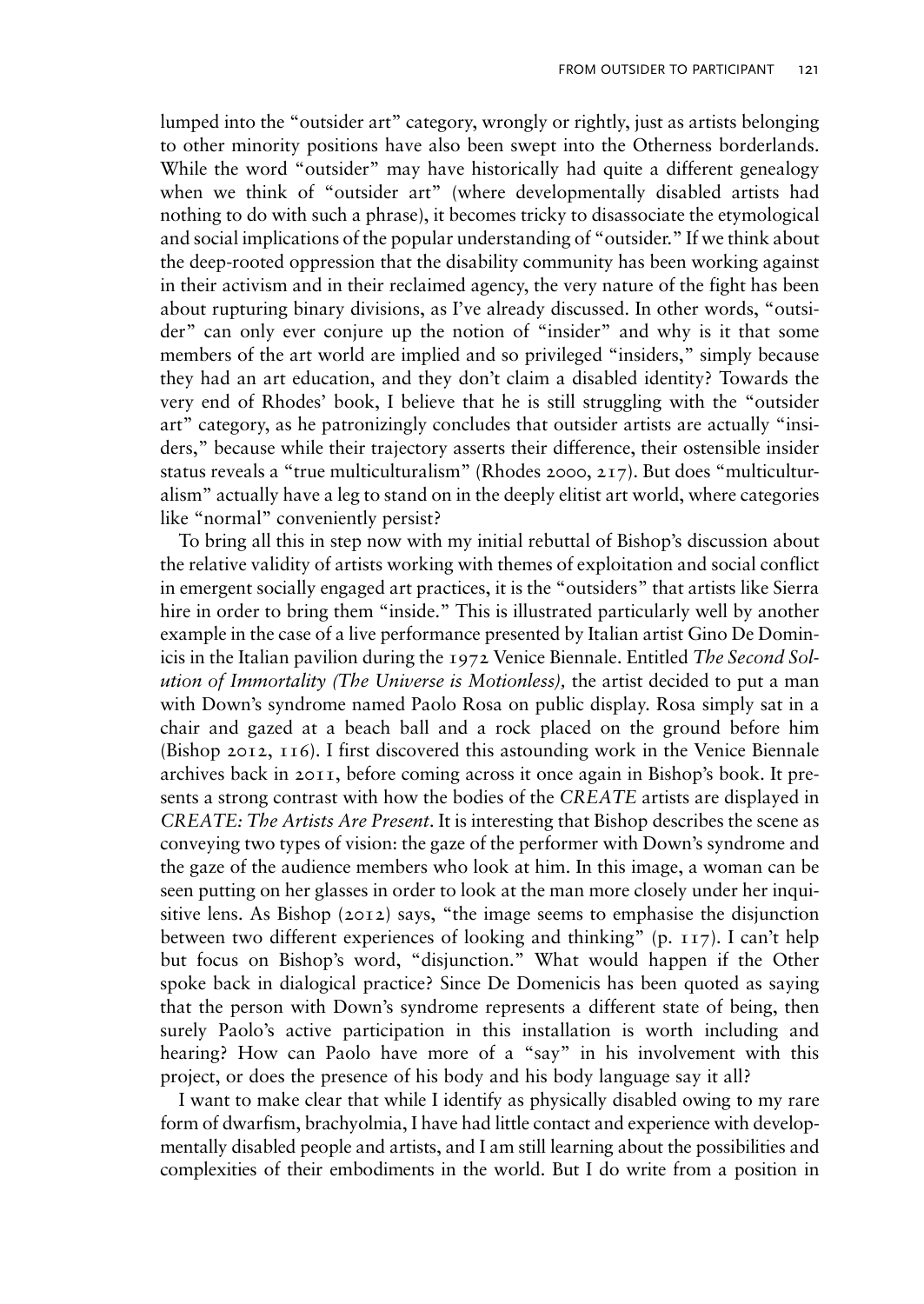which I strongly believe that developmentally disabled artists can participate in dialogical art practice through their atypical voices, their body language, haptic movements and other non-verbal cues that empower them to articulate how they might have an affective relationship to a work of art. For example, curators might explore more deeply with disabled artists how they might inhabit and be with a work in their own unique ways, rather than simply seeing disabled artists as an instrument who can follow the directions of a normative artist like De Dominicis or like Sierra within contemporary manifestations of socially engaged art practices. While such atypical forms of communication may not be immediately perceptible, graspable, or comprehensible (and indeed, both Sherwood and Taylor told me that their artist interviews were challenging at times), the point is to be present with the artists in general, and open to what may come. We need to expand our definitions and frameworks of communication in an art museum, and curators need to embrace the challenge.

Ultimately, Rinder and Higgs were not only confronted by Kuppers and Sherwood, through their writings and conversations, they also had to deal with a letter of complaint from Neil Marcus that was photocopied and passed around to visitors engaging with CREATE, along with an overt disability presence at several of the panels (by myself, Taylor, Marcus, and Sherwood). Marcus, whose nonnormative voice and mode of speaking is often challenging to understand (he can take minutes to communicate a word or a speech) decided to ask Rinder a number of questions, and it was quite obvious how uncomfortable Rinder was during these dramatic moments, as the tension enveloped the air between speaker, listener, and audience. Later on, in 2012, I decided to challenge Rinder during another panel discussion, this time at the Open Engagement: Art  $\acute{\sigma}$  Social Practice conference hosted by Portland State University. My question was phrased around "if you had to do it again, knowing there were gaps and errors, what would you do differently?" to which Rinder replied "nothing."

In the face of Rinder's inflexibility, CREATE and Sherwood's corresponding film bring up complicated conversations about classifications of disability, and inherent prejudices, stereotypes, and misrecognitions that continue to be sustained by the art world, particularly by museums and curators. It was clear through this project that incorporating the disabled voice directly and explicitly was anathema to, and resisted by the curators, despite the premise that the work by the artists from the three centers was being celebrated. However, I offer CREATE: The Artists Are Present as a counter-moment when artists were participating in a dialogue that I believe is just as critical as the material objects of the work itself; certainly advocates of socially engaged art practice will attest to this statement.

## Conclusion

In this essay, I have considered what a disabled imagining of dialogical art practices might sound like, feel like, and look like. Developmentally disabled people are able to engage in modes of dialogical or socially engaged art practices in ways that express their way of knowing and understanding the world. These practices are particularly effective insofar as they emphasize the always-already inter-subjective and